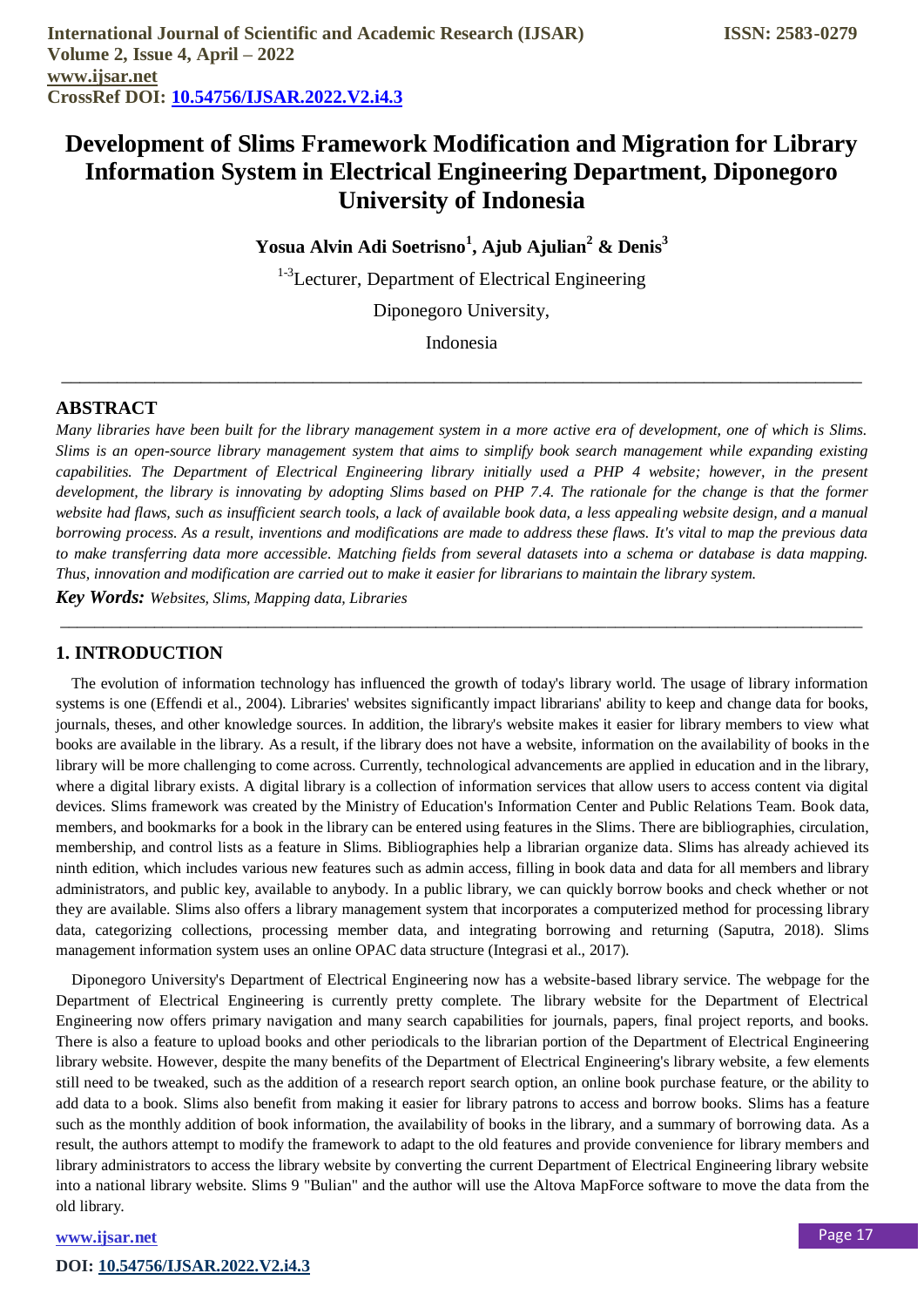Based on the preceding, the problem can be stated as follows. First, there is a transfer problem from the previous website to Slims 9 "Bulian" without losing data and structure. Many custom fields are not available in the Slims, so there is a need to prepare a custom field in Slims. Second, there is an issue in Slims module usage because Slims is a framework to extend the functionality based on the newly created custom field. Third, Slims 9 "Bulian" handles adjusting the previous data to align with the business process with Slims 9 "Bulian." Based on the problem that happened, three research aims must be done. First is analyzing the process of transferring data from a website at the Department of Electrical Engineering, Diponegoro University. Second, designing the data model transfer to ensure that the previous system's data could align with the following Slims. Third, modify the Slims module function to search and use the data parameter as the previous system.

# **2. THEORETICAL FRAMEWORK**

#### **2.1 Data Mapping**

Combining fields from many datasets into a schema or database is known as data mapping. Increase data, ingest data, process data, and manage data using Data Mapping. Data mapping aims to combine multiple data sets into a single one. Data Mapping refers to the collection of inconsistencies that are used to identify similar points that may be carefully merged and used for the end destination. KbRS exists and demonstrates that various systems can store data in XML format. The XSLT language can be used for data conversion and integration between KbRS and DES systems in data mapping approaches. The author uses Altova MapForce to accomplish data mapping (James, 2020). Figure 1 shows the usage of Altova in mapping the old database to the new database.



**Figure 1: Using Altova MapForce to Do Data Mapping**

#### **2.2 Altova Map Force**

Altova MapForce is a multi-faceted visual data mapping tool published in October 2005 with WSDL and complete support for XML, relational databases, flat files, and EDI messages (EDIFACT and ANSI X12). Because WSDL exists, MapForce mapping assistance can automate the deployment of web services. This method allows for the visual representation of data sources and operations. MapForce's automated code can be utilized for server-side service implementations (Cavanaugh, 2006).

MapForce also has a graphical interface with various options for managing, displaying, manipulating, and executing individual and complex mapping projects, which can help with data integration. Use the design panel to create mapping components by dragging connections to change source and target formats and adding functions and filters to alter data.

#### **2.3 Slims 9 "Bulian"**

Slims software is an open-source library management system that is offered under the GPL v3 license (Sanjaya & Mayesti, 2021). The information center and public relations of the Ministry of National Education of the Republic of Indonesia built this software using MySQL, PHP, and Git. Slims Software allows users to obtain information services more quickly and efficiently than they could manually, and library catalog searches can be performed in locations other than the library because Slims software is used online.

This software can be used to create digital libraries as well. Slims includes eleven Slims features, including Home, OPAC, Bibliography, Circulation, Membership, Master File, Inventory, System, Reporting, Serial Publishing Control, and Attendance Module. Another feature is integration with a library that can track processing activities such as the Online Public Access Catalog (OPAC), bibliography services, membership management, reporting, and publishing control (Sanjaya & Mayesti, 2021). The graphic below shows an example of a Slims-enabled library website.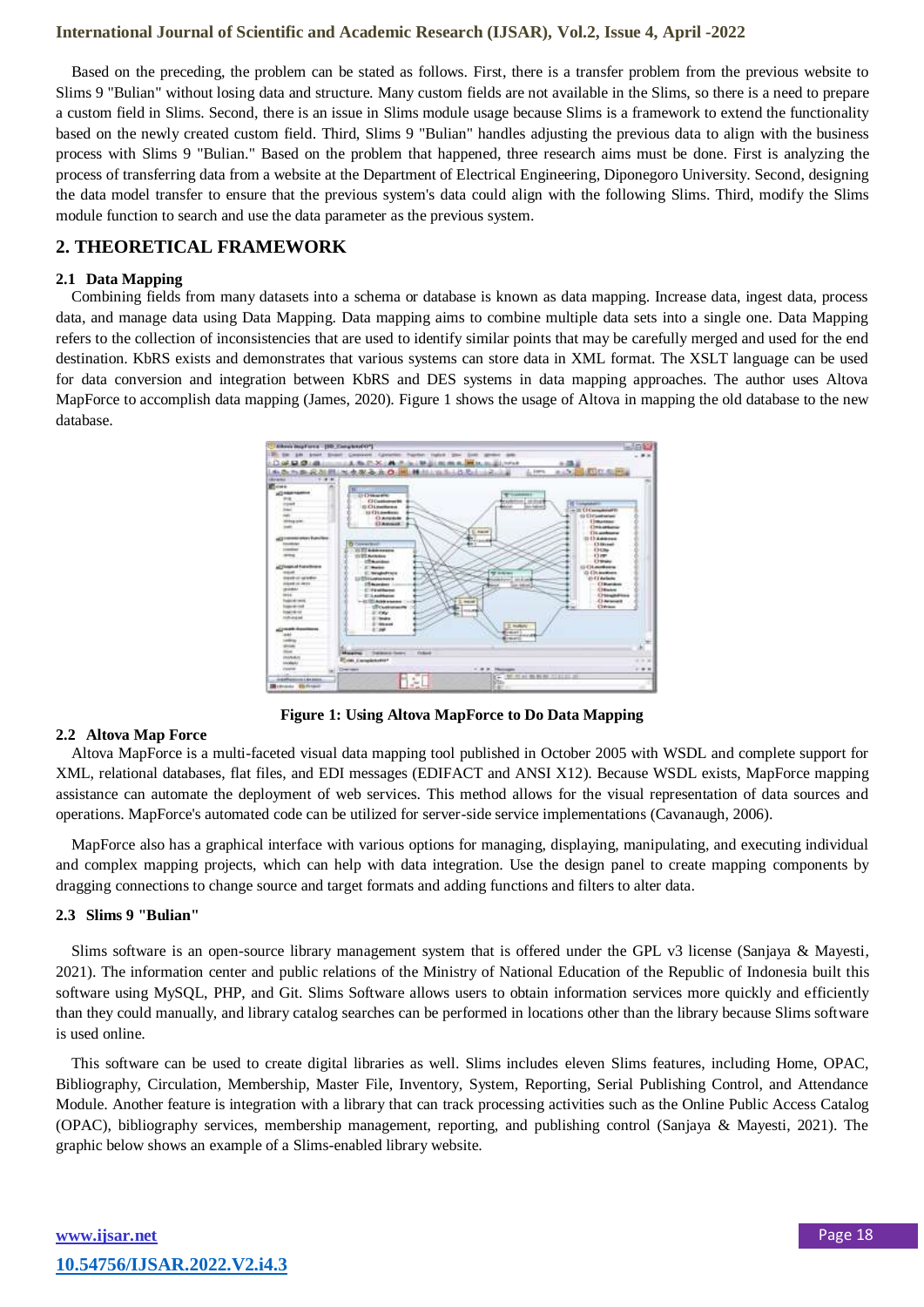

**Figure 2: Slims-Based Library Website**

# **2.4 Database Management System (DBMS)**

A database management system (DBMS) is software that describes, maintains, controls, and grants access to a user's database. A database management system (DBMS) can alternatively be defined as a piece of software that allows programs to obtain data without constructing a new database (Maulana, 2016).

#### **2.5 MySQL**

MySQL is a Relational Database Management System (RDBMS) that allows us to store data using coordinates (Pinem, 2018). A relational database management system (RDBMS) is a tool that will enable us to utilize, manage, and generate data using a relational paradigm. The MySQL database system supports the PHP programming language. MySQL uses ANSI that numerous standardized standards for the use of SQL. MySQL has several advantages, including:

a. MySQL is faster than other databases and is simple to set up because MySQL does not require an expert to manage its administration.

b. When establishing a table, MySQL can create a huge table. Each table can store a maximum of 4 GB of data, up to the maximum amount that can be obtained.

c. MySQL is a free software program. As a result, MySQL is less expensive than competing databases.

d. MySQL and the PHP programming language are inextricably linked. As a result, no additional setting is required while utilizing the PHP programming language.

#### **2.6 PHP**

PHP (Hypertext Preprocessor) is an open-source programming language that may be used to create a website that works with other languages such as HTML, XML, javascript, and databases. PHP is a server-side programming language that handles data. Another way, the server will translate a software script and provide the results to the client. PHP is usually used to design APIs, and website apps can exchange databases using the PHP programming language. The PHP programming language is demonstrated in the following example (Rahmat, 2018). Figure 2 shows the example of PHP programming language usage.



**Figure 3: PHP programming language example**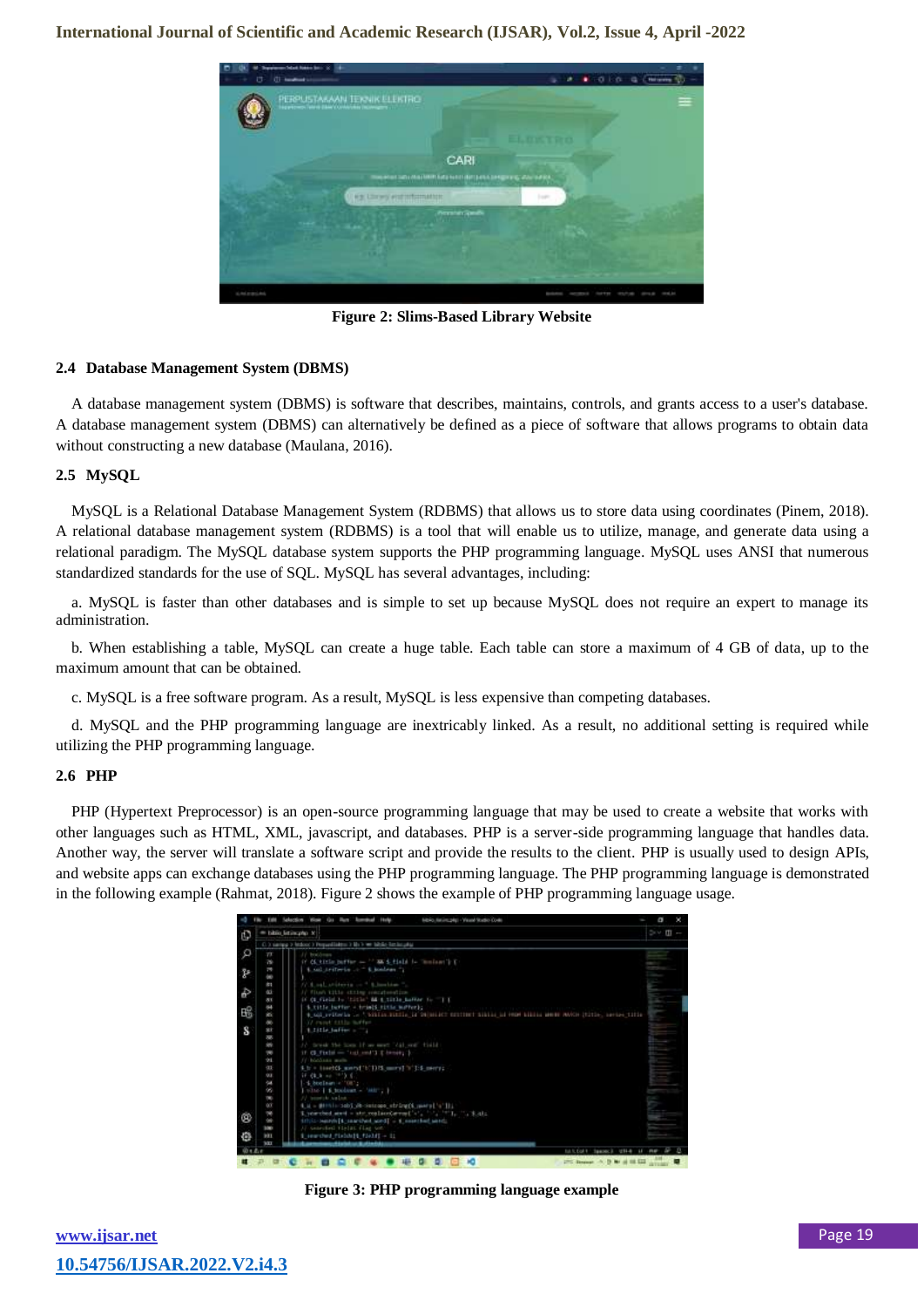A working system for the PHP programming language begins with receiving requests from a website. The browser will now look for a webserver address, identify the page, and provide the appropriate information. In addition, the webserver will search the file, and it will be translated and shown in the browser (Rahmat, 2018). PHP provides several advantages over other web programming languages, including the following:

a. PHP programming language does not compile in its use.

b. Many web servers support PHP programming languages such as Apache, IIS, Ligthpdd, to Xitami with low configuration.

- c. The number of mailing lists developers is developing to make it easier to develop.
- d. Has a lot of references and documentation, so it's easy to understand
- e. It can be used on various Linux, Microsoft, and Unix machines and run at runtime using the console.

#### **2.7 Object-Oriented Programming**

Object-Oriented Programming (OOP) is an object-oriented programming technique that organizes software as collections of objects carrying data (Danuri, 2009). Object-Oriented Programming is now commonly used because the old way presented numerous challenges when transferring findings from one development to the next. There are multiple advantages to using Object-Oriented Programming, including.

a. Issue-related classes and objects can still be reused, increasing productivity.

b. When analyzing and designing, the Object-Oriented Programming method is developed correctly and correctly. As a result, there are fewer coding errors.

c. When patterns are separated, they tend to become fixed and stable. This pattern simplifies maintenance.

- d. When undertaking design and coding analysis, inheritance and usage properties are the same.
- e. The approach to development is more realistic, and the result is more consistent.

Taking an approach can reveal problems in the Object-Oriented Programming system. The object-oriented programming data is grouped in a component that acts like an object, with varied inheritance features. This group of the object will yield the required result.

# **3. ANALYSIS AND DISCUSSION**

#### **3.1 Altova MapForce Data Mapping**

Altova Mapforce is a tool for translating data and mapping graphical data. Because Altova MapForce can make it easier to transfer data in ancient libraries and has numerous features to change the data format of old libraries, the author employs it. The author discusses how to use Altova MapForce in this sub-chapter.

#### **3.1.1 Data Mapping Process using Altova MapForce**

The data mapping is completed by mapping the feature in the old database to the new database with many field change variations and data characteristics based on the different business processes of the old and new applications. The data mapping process is carried out with the help of software developed by Altova. Altova MapForce is a specialized package with many data drivers with GUI mapping capability. There are various steps to transferring data with Altova MapForce. The procedure of mapping data that must be done is like this:

#### a. Installation of Altova MapForce

Altova MapForce is accomplished by downloading the entire package from the Altova group. The author used the Altova 2013 edition in this research.

b. ODBC Connections Customization

Following the installation of Altova MapForce, the following step is to download MySQL Connectors compatible with the computer's operating system.

c. Create a database and a DSN.

Open the Altova MapForce software when it has been downloaded, and when the main page displays, click insert database in the top right corner. Select the ODBC Connections menu from the Insert Database menu. Then, create a new DSN and pick the MySQL ANSI Driver for the DSN user. After that, fill in the data below and select the previously added DSN. Figure 4 shows the process of inputting the DSN for database configuration.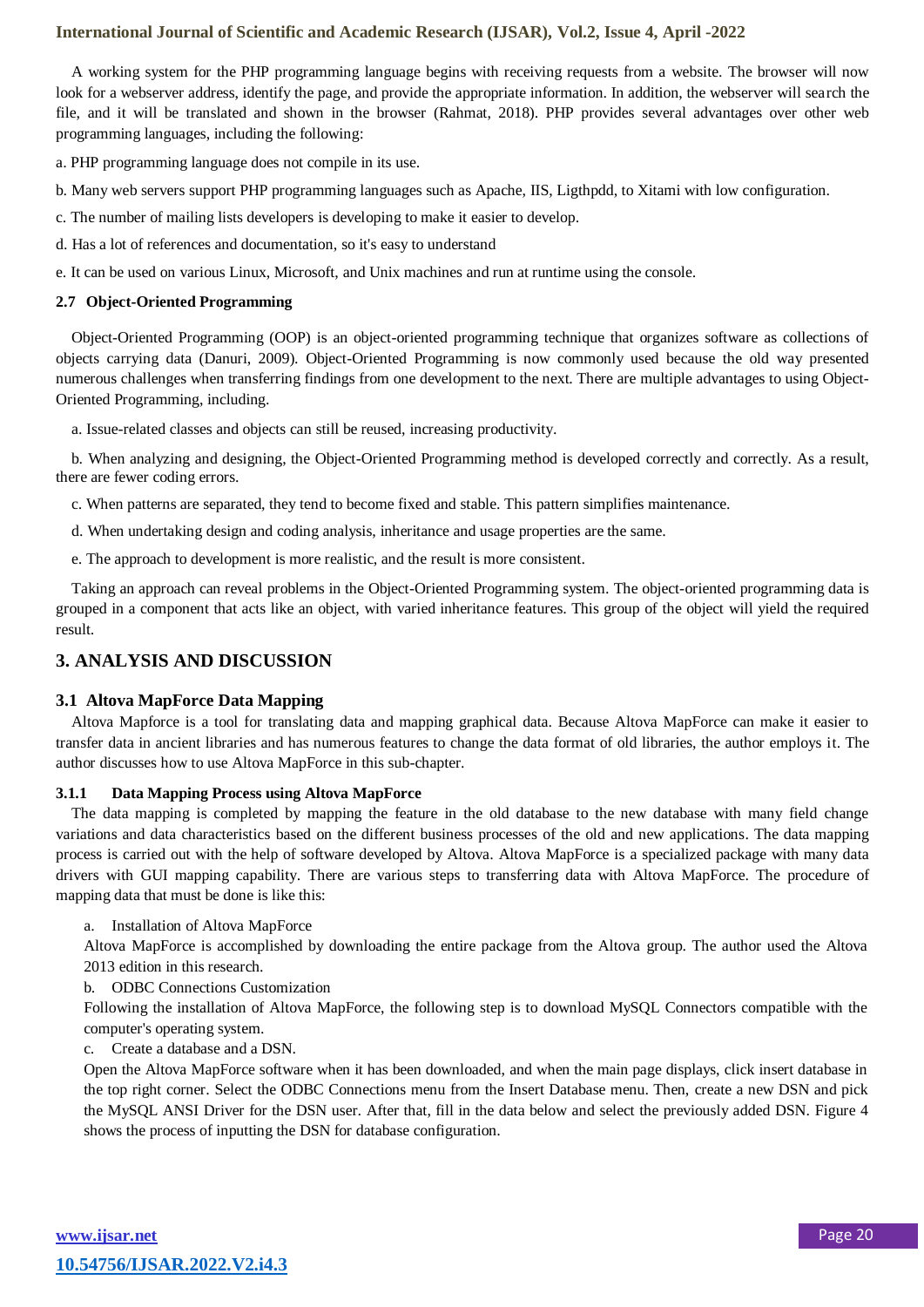| MUSEL <sup>*</sup>    |              |            |               |
|-----------------------|--------------|------------|---------------|
| Connector/ODBC        |              |            |               |
|                       |              |            |               |
| Connection Parameters |              |            |               |
| Oata Source Neme:     | Perzuat ama  |            |               |
| Description:          | Perpust aria |            |               |
| @ YOND Seven          |              | brahast    | 3306<br>Port: |
| C Named Piper         |              |            |               |
| Lisen: Foot           |              |            |               |
| Password:             |              |            |               |
| Database)             | db bukulana  | <b>COL</b> | Test          |

**Figure 4: Filling configuration data on MySql Connector**

#### d. Mapping Data Process

Data mapping is the final step. This method aims to match tables in one database to tables in another database. Figure 5 is an example of mapping data on Altova MapForce.

|                                 | 333                      |                                        |   | AAB MARK MALLASHING HALLERS AND       |  |
|---------------------------------|--------------------------|----------------------------------------|---|---------------------------------------|--|
| e.                              | ٠                        | lar                                    |   | _<br>Saint                            |  |
| glassical books                 |                          | <b>Buch</b>                            |   | -                                     |  |
| 113<br>$\overline{\phantom{a}}$ | m                        | Fascina at                             |   | 1478.0                                |  |
| w                               | ₩                        | 1996, NY                               |   | 1.14                                  |  |
|                                 | m                        | <b>Sec.</b><br><b>College College</b>  |   | $\sim$<br>sales.                      |  |
|                                 | m                        | <b><i><u>Side</u></i></b>              |   | <b>HAAR</b>                           |  |
| w                               | -                        | <i>Contactives</i>                     |   | address of                            |  |
|                                 |                          | i me                                   |   | <b>WARREN</b><br>college a            |  |
|                                 |                          | $1 - 2 - 1$<br><b>ELEMENT</b>          |   | <b>Contractor</b>                     |  |
| <b>START</b>                    |                          | <b>SUPP</b>                            |   | <b>Last Linker</b><br>٠               |  |
| <b>CONTRACTOR</b>               |                          | <b>British</b>                         |   | <b>I manager</b>                      |  |
| <b>Cola Agenta</b>              |                          | <b>Free</b><br><b>Friday</b>           |   | of the fact.<br>JUNIOR AND IN         |  |
| <b>DIA LOS</b>                  | m                        | Limit 1                                |   | to maximum                            |  |
| <b>Hotel</b>                    |                          | <b>Linear</b>                          |   | <b>DOM:</b>                           |  |
| z.                              |                          | <b>COLOR</b><br><b>Separate</b>        |   | <b>Date:</b><br>÷<br><b>ALC</b>       |  |
|                                 | $\overline{\phantom{a}}$ | <b>Comment</b>                         |   | <b>Mark Card</b>                      |  |
| <b>ASSISTE</b>                  | н                        | <b>Limited</b>                         |   | windowed                              |  |
| m                               | m                        | $1 - 1 = 1$                            |   | week.                                 |  |
|                                 | $-$<br>-                 | $1 - 1$<br><b><i><u>BERNIK</u></i></b> |   | <b>Shareway 18 -</b><br><b>HELMAN</b> |  |
|                                 |                          | <b>Britter</b>                         |   | In streets ago of                     |  |
| all for ends meeting            |                          | <b>ELECTRIC</b>                        |   | 2 MALABIA                             |  |
| at that                         | same.                    | <b>E MAINS</b>                         |   | an white Age on                       |  |
| 44,006                          | <b>Total</b>             | <b>Explore</b><br><b>Data</b> parts    |   | 27.984.96<br>IL BELAND                |  |
| <b>HE-REAL</b>                  | m                        | 1 Ad Service                           | ≈ | $-11$                                 |  |
| <b>Hilland</b>                  | w                        | Company of                             |   | <b>STANDARD AND</b>                   |  |
| <b>Brook Street</b>             |                          |                                        |   | <b>Dealer of</b>                      |  |
| <b>HILL DON</b>                 | ÷.                       |                                        |   |                                       |  |
|                                 | œ                        |                                        |   |                                       |  |
| ---                             | <b>Track</b>             |                                        |   |                                       |  |
|                                 |                          |                                        |   |                                       |  |
|                                 |                          |                                        |   |                                       |  |

**Figure 5: Mapping Data Process using Altova Map Force**

Sending table data to other tables is how data mapping is done. The following data transfer was performed on the Electrical Engineering old Information System to the Slims new Information system library databases using Altova MapForce.

#### **3.1.2 Data Mapping Process in Slims**

a. The procedure for converting book information into a Biblio table.

The Biblio table is used to hold book data on the admin page. Row id, class no, ISBN, book name, authors, edition, year, and class number were among the table's data that were moved into the Biblio. The following diagram depicts transferring book data to the Biblio table. Figure 5 shows the field mapping from the old book table to the new Slims Biblio table. The output results can be observed in Figure 6 if the data transfer from the book to the Biblio table has been determined.

|                             |                                                                                                              |                                 |   | 141                                                |
|-----------------------------|--------------------------------------------------------------------------------------------------------------|---------------------------------|---|----------------------------------------------------|
|                             | 5.4.94                                                                                                       | <b><i>RAJRUS</i></b>            |   |                                                    |
|                             |                                                                                                              |                                 |   |                                                    |
| $-11$                       |                                                                                                              |                                 |   |                                                    |
|                             |                                                                                                              |                                 |   |                                                    |
|                             |                                                                                                              |                                 |   |                                                    |
| -                           |                                                                                                              |                                 |   |                                                    |
| -                           |                                                                                                              |                                 |   |                                                    |
| -                           |                                                                                                              |                                 |   |                                                    |
| $\sim$                      |                                                                                                              |                                 |   |                                                    |
|                             |                                                                                                              |                                 |   |                                                    |
|                             |                                                                                                              |                                 |   |                                                    |
|                             |                                                                                                              |                                 |   |                                                    |
| $\sim$<br><b>STATISTICS</b> |                                                                                                              |                                 |   |                                                    |
| m                           |                                                                                                              |                                 |   |                                                    |
|                             |                                                                                                              |                                 |   |                                                    |
|                             |                                                                                                              |                                 |   |                                                    |
|                             |                                                                                                              |                                 |   |                                                    |
|                             |                                                                                                              |                                 |   |                                                    |
|                             |                                                                                                              |                                 |   |                                                    |
| <b>CONSUMER</b>             |                                                                                                              |                                 |   |                                                    |
| $-100$                      |                                                                                                              |                                 |   |                                                    |
| $-100$                      |                                                                                                              |                                 |   |                                                    |
|                             |                                                                                                              |                                 |   |                                                    |
| -<br>$-$                    |                                                                                                              |                                 | m |                                                    |
| <br>                        |                                                                                                              |                                 |   |                                                    |
|                             |                                                                                                              |                                 |   |                                                    |
|                             |                                                                                                              |                                 |   |                                                    |
|                             |                                                                                                              |                                 |   |                                                    |
|                             |                                                                                                              |                                 |   | <b>Figure 5: Mapping Book Data to Biblio Table</b> |
|                             |                                                                                                              |                                 |   | $+44$                                              |
| <b>SALES</b><br>49.9.4      | Albana                                                                                                       | ii se<br><b>Barne</b>           |   |                                                    |
| NUMBRA                      |                                                                                                              |                                 |   |                                                    |
| $-688$                      |                                                                                                              |                                 |   |                                                    |
|                             |                                                                                                              |                                 |   |                                                    |
|                             |                                                                                                              |                                 |   |                                                    |
|                             |                                                                                                              |                                 |   |                                                    |
|                             |                                                                                                              |                                 |   |                                                    |
| ÷                           |                                                                                                              |                                 |   |                                                    |
| to a<br>to a                | $\frac{1}{2} \left( \frac{1}{2} \right) \left( \frac{1}{2} \right) = \frac{1}{2} \left( \frac{1}{2} \right)$ |                                 |   |                                                    |
|                             |                                                                                                              |                                 |   |                                                    |
| --<br>$-$<br>               |                                                                                                              |                                 |   |                                                    |
|                             | <b>Joseph Ave. Inc.</b>                                                                                      |                                 |   |                                                    |
| m<br>m                      | ٠<br>$-$<br>۰                                                                                                |                                 |   |                                                    |
|                             | ٠                                                                                                            |                                 |   |                                                    |
|                             | ×                                                                                                            |                                 |   |                                                    |
|                             |                                                                                                              |                                 |   |                                                    |
|                             | <b>WARRANTEE</b>                                                                                             |                                 |   |                                                    |
| m<br>m.                     | completed to the control of<br>$\rightarrow$                                                                 |                                 |   |                                                    |
|                             | <b>MARK CRAIN</b><br><b>House</b>                                                                            |                                 |   |                                                    |
| $-1000$                     |                                                                                                              |                                 |   |                                                    |
| $\cdots$                    |                                                                                                              |                                 |   |                                                    |
|                             | <b>UNKNIKS</b>                                                                                               |                                 |   |                                                    |
| <b>COLOR</b><br>-<br>$-1$   | a Branching                                                                                                  |                                 |   |                                                    |
| m                           | 注册加                                                                                                          | an about 10 percent controls to |   |                                                    |
|                             |                                                                                                              |                                 |   |                                                    |
|                             |                                                                                                              |                                 |   |                                                    |

THE R. P. LEWIS CO., LANSING MICH. **Figure 6: Result of mapping book data to Biblio table**

| www.ijsar.net               |
|-----------------------------|
| 10.54756/IJSAR.2022.V2.i4.3 |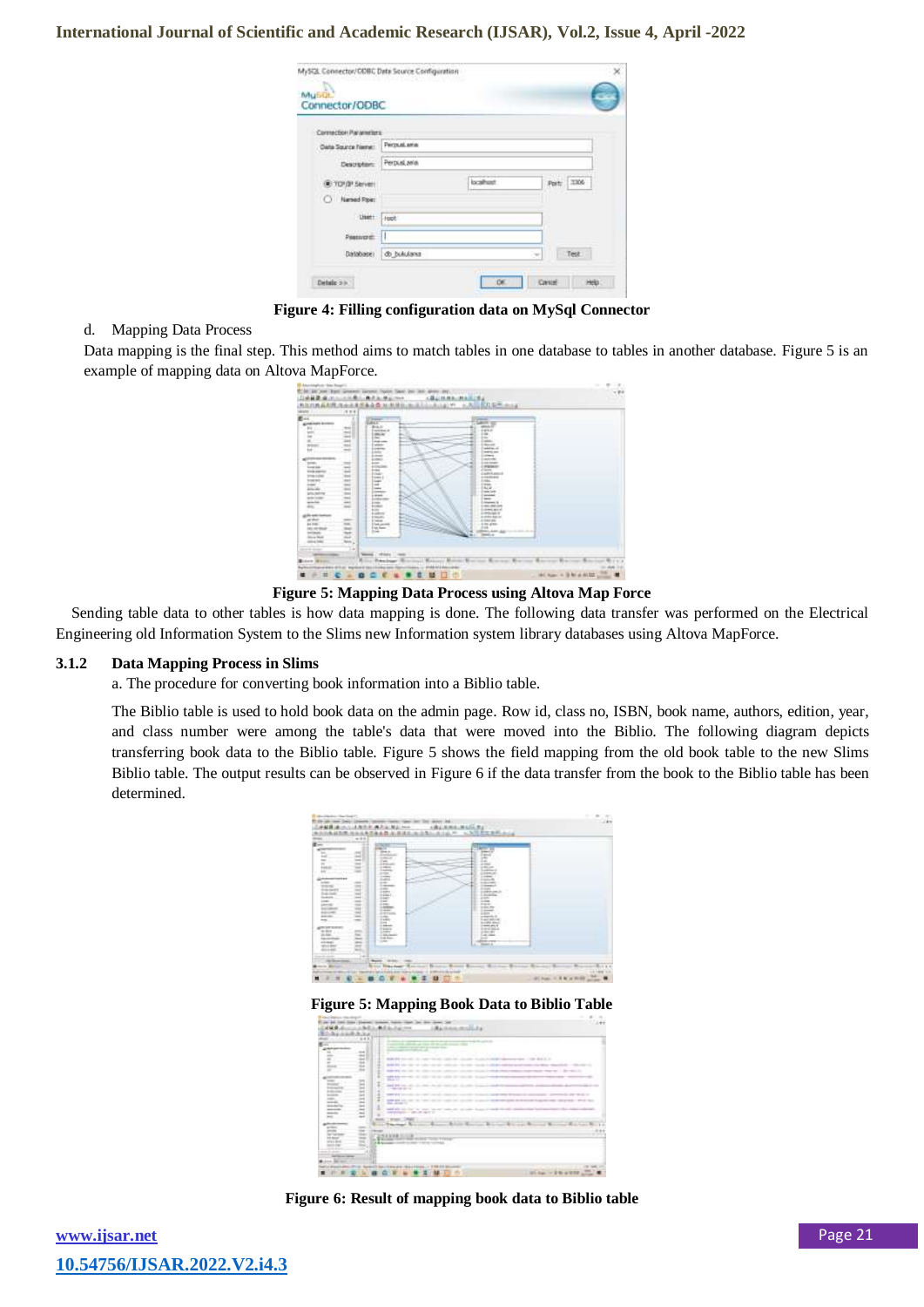b. Adding information about books to the Biblio custom table.

The Biblio custom table is used on the admin page to hold additional book data. Row id, location, origin, inventory, abstract, copy, authors, keyword, subject, publisher, and city of publish are the columns of the table relocated to Biblio custom. Figure 7 depicts moving book data to the Biblio custom table. There is no specific function in mapping book data to the additional Biblio custom table. The old book table is mapped to several tables in the Slims database. The output results can be observed in Figure 8 if the data transfer from the book to the custom Biblio table has been determined.



**Figure 7: Mapping Book Data to Biblio Custom Table**

| ----<br>-<br>----<br>-<br>$-$<br><b>STATISTICS</b><br>-<br>-<br>the party and company of the con-<br><b>Section Section</b><br>-<br>-<br>water of contents in control in the con-<br>commercial distances commer-<br>the commercial state<br>below receivery at the con-<br>Life on<br>$\sim$<br>-<br>caracters of the second time of the<br>$-$<br>--<br>-- |                |
|--------------------------------------------------------------------------------------------------------------------------------------------------------------------------------------------------------------------------------------------------------------------------------------------------------------------------------------------------------------|----------------|
| -<br>-<br><br>the device company's chair in the company's control of<br>win                                                                                                                                                                                                                                                                                  | search for the |
| and the company's class today in company of 1973.<br>$\sim$<br>and the con-<br>$\sim$<br>m<br>77<br>State Cheese<br>---<br>arment<br>$\sim$<br>----<br>$\sim$<br><b>STEP</b><br>w                                                                                                                                                                            | $-222$<br>--   |



c. Adding book information to the search Biblio table

The search Biblio table stores additional book data on the admin search view and the main page. Class no, ISBN, book name, authors, publisher, edition, year, collation, and class number are the columns in the table that are migrated to search Biblio. Figure 9 shows the mapping process from the part of the book table to the search Biblio table. There are checking conditions and the equality of the parameter function because many columns need to be processed, combined, or separated.

| $+11.7$<br>. .<br>all state water-road lands                                                                                | <b>The Corporation</b><br><b>Brand</b><br><b>FARINE</b>                                   |                                                  | فالشتاة<br><b>Since the case</b><br><b>Branch</b><br><b>FWI</b>                                 |  |
|-----------------------------------------------------------------------------------------------------------------------------|-------------------------------------------------------------------------------------------|--------------------------------------------------|-------------------------------------------------------------------------------------------------|--|
| S<br>÷<br>÷<br>٠<br>t.<br><b>Hall</b><br>-                                                                                  | - Esternit<br>To do make a<br><b>Companies</b><br><b>Contractor</b><br><b>Excellent</b>   | <br><b>X 644</b>                                 | <b>Limited</b><br><b>Edward</b><br>2 index<br>2 Sept<br><b>SIGHT</b>                            |  |
| comment is the money<br>$\frac{1}{2} \left( \frac{1}{2} \right) \left( \frac{1}{2} \right) \left( \frac{1}{2} \right)$<br>- | <b>Lines</b><br><b>ISSN</b><br>page.<br>- Electrician                                     | $\sim$<br>u<br><br>$\overline{\phantom{a}}$<br>æ | <b>SILMON</b><br><b>Enterprise</b><br><b>COLOR</b><br><b>STATISTICS</b><br>Linkin Balti, JA     |  |
| <b>Investment</b><br>$-1$<br><b>Press, Ambrid</b><br><b>DOM HOR</b><br><b>British Mile</b>                                  | $-0.000$<br>$-4 + 6 + 7$<br>$-1.09952$<br>1-1 chees<br>$-2 - 4$                           | ٠                                                | <b>WATER</b><br>chiedra dogs<br>$\sim$<br>colored game<br>comments of<br><b>Located control</b> |  |
| MAC<br>뜺                                                                                                                    | 1 Avril 4<br><b>Britisher</b><br><b>Expense</b><br>$-2$ = mode to model<br><b>Company</b> | $\sim$<br>-94-41<br>$\sim$                       | <b>Single</b><br>\$100 p.m.<br>$1 - 2 - 1$<br><b>ARTISTS AND</b><br><b>Little come</b>          |  |
| ×<br>s<br>πï,                                                                                                               | <b>Call Color</b><br><b>State</b><br><b>Little</b><br><b>Imperi</b>                       | 1.1 Kar<br>--<br><b><i>Products from</i></b>     | <b>SALAR</b><br>A Arachan<br>Loan<br><b>London</b>                                              |  |
| Ę<br>m                                                                                                                      | <b>COMMER</b><br><b>CONTRACTOR</b><br>$-190 - 600$<br>1. Color                            | $\overline{\phantom{a}}$                         | $1 - 1$<br><b>CONTRACTOR</b><br><b>Links</b>                                                    |  |
| Ë<br><b>MOVEMENT</b>                                                                                                        |                                                                                           | <b>CERA</b><br><b>CONTRACTOR</b>                 |                                                                                                 |  |
| <b>The Color</b><br>                                                                                                        | 18 percent<br><b>HALL</b>                                                                 |                                                  |                                                                                                 |  |

**Figure 9: Mapping book data to table search\_biblio**

The data transfer procedure described above differs from previous data transfer techniques because there are variations between the linguistic data and the new data variables. The old data used a number variable to denote the book's language, whereas the new data used a letter variable. Furthermore, the old data required separate searches for books, journals, papers, practical work reports, and final project reports. In contrast, the new data required marking to expedite the search for books, journals, articles, practice work reports, and final project reports. Figure 10 shows the results of the data transfer in the book to the search Biblio table has been determined.

|                                        | and the property of the control of the control of the control of the con-<br>and the property of the local                 |                   |                                                                                                                           |
|----------------------------------------|----------------------------------------------------------------------------------------------------------------------------|-------------------|---------------------------------------------------------------------------------------------------------------------------|
| ÷<br>$\sim$<br>$\sim$<br>۰<br>$\equiv$ | <b>CONTRACTOR</b><br>--                                                                                                    |                   | the second come assessed the                                                                                              |
| $\equiv$<br>m<br>m                     | appropriate and content experience and the property should                                                                 |                   |                                                                                                                           |
| -                                      | and the rest age times on<br>come come in the season will                                                                  | <b>STATISTICS</b> | $\frac{1}{2} \left( \frac{1}{2} \right) \left( \frac{1}{2} \right) \left( \frac{1}{2} \right) \left( \frac{1}{2} \right)$ |
|                                        | and the property of the control of the control of the con-<br>Chevrolet Andrew March<br>with the committee of              |                   |                                                                                                                           |
|                                        | <b>STORY CONSULTING THE STATE OF THE</b>                                                                                   |                   |                                                                                                                           |
|                                        | address the concentration of the con-<br>children the bookley deadly                                                       |                   |                                                                                                                           |
| -<br>$\sim$                            | the product of the company of the company of the company of the company<br>٠<br>temporary for the company's and controller |                   |                                                                                                                           |
| -<br>$\sim$                            | ٠<br>sentence and control of the last start and the control dealer starts and the control                                  |                   | ------                                                                                                                    |
| -                                      | <b>Widels Chand</b>                                                                                                        | 4.911.00<br>n a   |                                                                                                                           |
|                                        | ----<br>-                                                                                                                  |                   |                                                                                                                           |
|                                        |                                                                                                                            |                   |                                                                                                                           |
|                                        | 444年起的人 10<br><b>CONTRACTOR</b><br>Wall-Hiller-Class - www. Tripped                                                        |                   |                                                                                                                           |
|                                        | CORAN DREAL PRODUCTIONAL INVESTIGATION CON-                                                                                |                   |                                                                                                                           |

**Figure 10: Results of mapping book data to the search\_biblio table**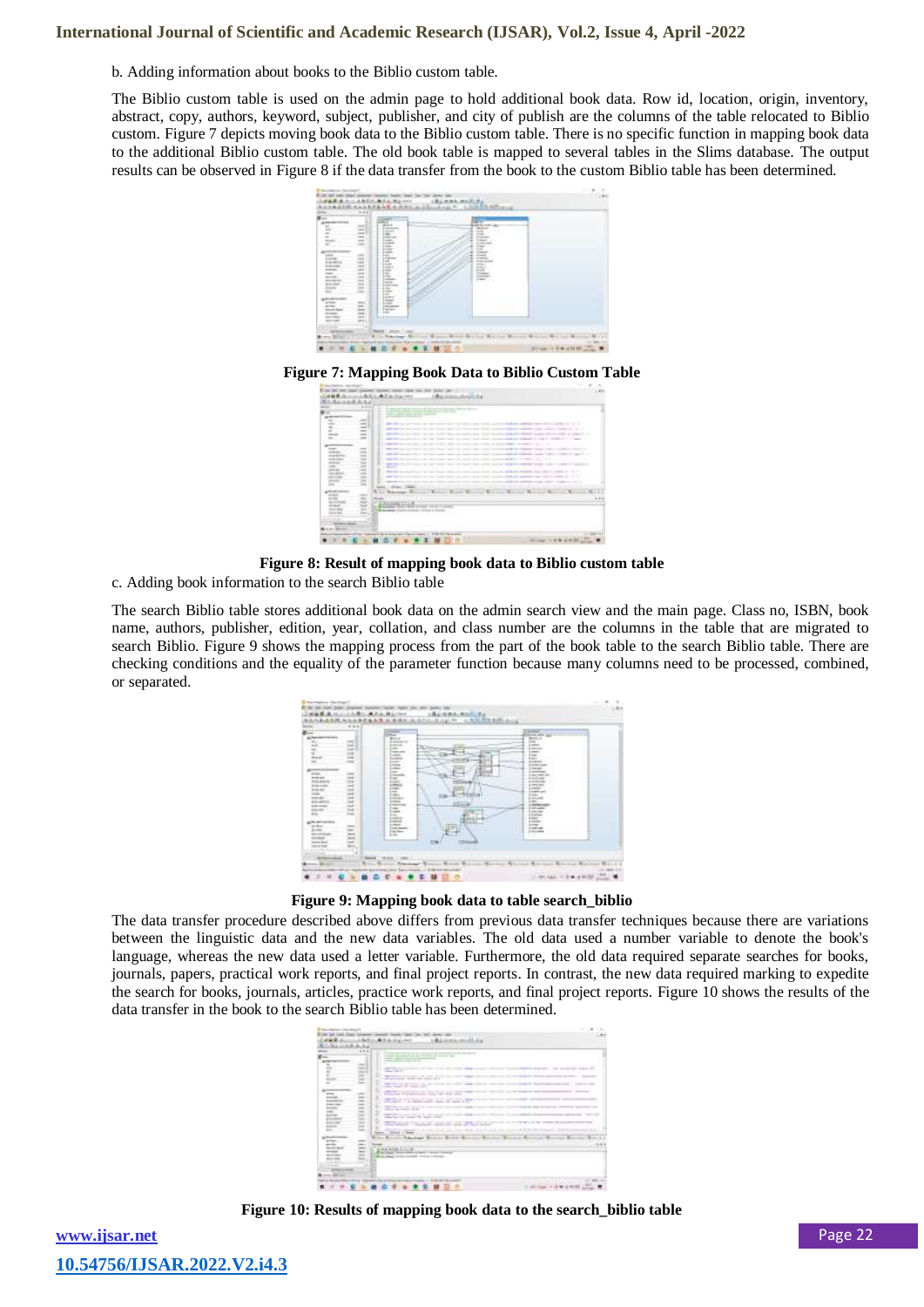#### d. Adding library member information to the member's table

The member table is used to store information about library members. Member code, member name, gender, member address, telephone, and email are the fields in the table passed to members. The following diagram depicts moving library member data to the member table. Figure 11 shows the mapping diagram between library member data to the new Slims member data.



**Figure 11: Mapping library member data to the member's table**

There are significant discrepancies in the data of library members, particularly in the provision of gender markings. The earlier data had a letter variable, whereas the new data had a numeric variable. The following figure shows the output results if the transfer of library member data to the member table has been decided. Figure 12 shows the query result that must be executed from the mapping process.



**Figure 12: Results of mapping library member data to members table**

e. Copying library member information to the member custom table

Additional library member data is stored in the member custom table. Member code, lecturer, special, parents, parents\_telephone\_number, organization address, status, appearance, and notes were all transferred from the table to member custom. Figure 13 shows the mapping process of the library member to another table, the member\_custom table. Figure 14 shows the output results of transferring library member data to the member custom table.





|                                   | $-4.44$       |                                                                             |  |   |  |
|-----------------------------------|---------------|-----------------------------------------------------------------------------|--|---|--|
|                                   |               | the property of the country of the party and the country<br><b>STERNOOM</b> |  |   |  |
|                                   |               | <b>Science</b>                                                              |  |   |  |
|                                   |               | <b>BUTTING STATE CARDS</b><br>and the to develop service and the con-       |  |   |  |
| $-$                               | ٠             | <b>The Second International</b>                                             |  | . |  |
|                                   | æ<br>÷<br>. . | <b>GRAND BOTTOM</b><br>a complete programmation and<br><b>STATE OF</b>      |  |   |  |
| ļ                                 | $-$           |                                                                             |  |   |  |
| ground and                        |               | <b>Window</b><br><b>HELE</b>                                                |  |   |  |
| mo bot                            |               | <b>TOURSEES</b><br>--                                                       |  |   |  |
| ----<br><b>And Service Annual</b> |               |                                                                             |  |   |  |

**Figure 14: Results of mapping library member data to table member\_custom**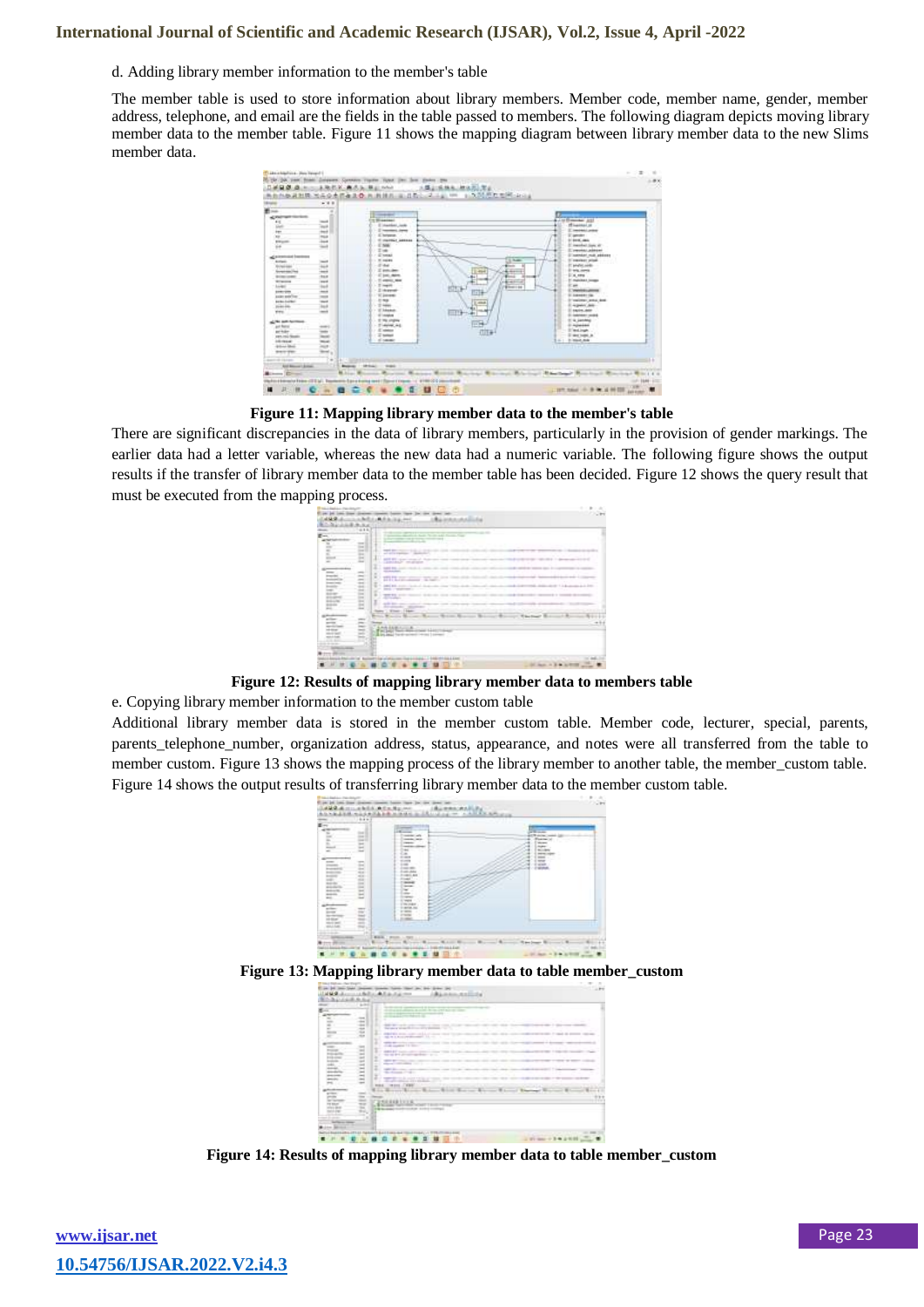#### **3.1.3 Query Transfer Process to PHPMyAdmin**

Query transfer process accomplished by transferring the received output to a SQL table in PHPMyAdmin. However, there is a flaw in the procedure of sharing this data. The disadvantage is that the Altova MapForce output does not include a semicolon sign or a ";" sign after each SQL operation. Due to the need to manually enter a ";" terminator.

### **3.2 Using the Admin Menu on Slims**

#### **3.2.1 Dashboard**

The home menu is used to rapidly find out what books are in the library and read alerts for borrowers who have overdue loans. The most recent loan data visualization could be seen on the home menu. The librarian can customize which submenu should appear in the shortcut settings submenu from the homepage submenu. Figure 14 shows the dashboard and the main menu.



**Figure 14: Menu in Slims**

#### **3.2.2 Bibliography**

The bibliography menu is used to enter book data and print data related to books, such as labels, barcodes, and catalogs. In the bibliography menu, there are many sub-menus, including:

#### a. Bibliography

There are two sub-menus in the bibliography section: a bibliography list and adding a new bibliography. The bibliography list in the submenu is used to manage the books that have been entered. We can update and delete book information by going to the bibliographical list sub-menu. There are some options to modify the book bibliography in the list. Then there is the edit and delete choices that could edit information and erase the book. Figure 15 shows the process of changing the book data in Slims.

| Bibliografi |                                      |                             |
|-------------|--------------------------------------|-----------------------------|
| <br>$\sim$  | $-$ 00 $-$ 000 $-$<br><b>Service</b> |                             |
|             | 100000                               |                             |
| --          |                                      | $= -1$                      |
|             | <b>College Street</b>                |                             |
|             |                                      | $-0.001$                    |
|             |                                      |                             |
| 14.1        |                                      |                             |
|             | ω<br>n                               | on see = 9 w e 6100 anno 12 |

**Figure 15: Changing book data on Slims 9**

In addition, we can add a new bibliography in the bibliography section by pressing the sub-menu area to add a new bibliography. After that, Figure 16 shows the add new bibliography window.

| <b>SELL</b>        |              | 49<br>an locate to       |
|--------------------|--------------|--------------------------|
| <b>Bibliografi</b> |              |                          |
| w                  | Denver Kings | <b>Contract Contract</b> |
|                    |              |                          |
| <b>STATE</b><br>÷  |              |                          |
| <b>Country</b>     |              |                          |
|                    |              |                          |
|                    |              |                          |
|                    |              |                          |
| bon-               |              |                          |
| <b>PITTS</b>       | - 243        |                          |
|                    | 年夏日          |                          |

**Figure 16: Add New Bibliography**

#### b. Section of Copy

There are two sub-menus in the copies section: the list of copies and the list of outgoing documents. The list of copies submenu is used to display a list of the book's code copies and to update the primary code contained in the book. Separating book types is also done with copy codes. The contents of the list of copies can be changed in the same way that the book data can be changed. There is also a list of outgoing documents, which may be used to look at books that library members have borrowed.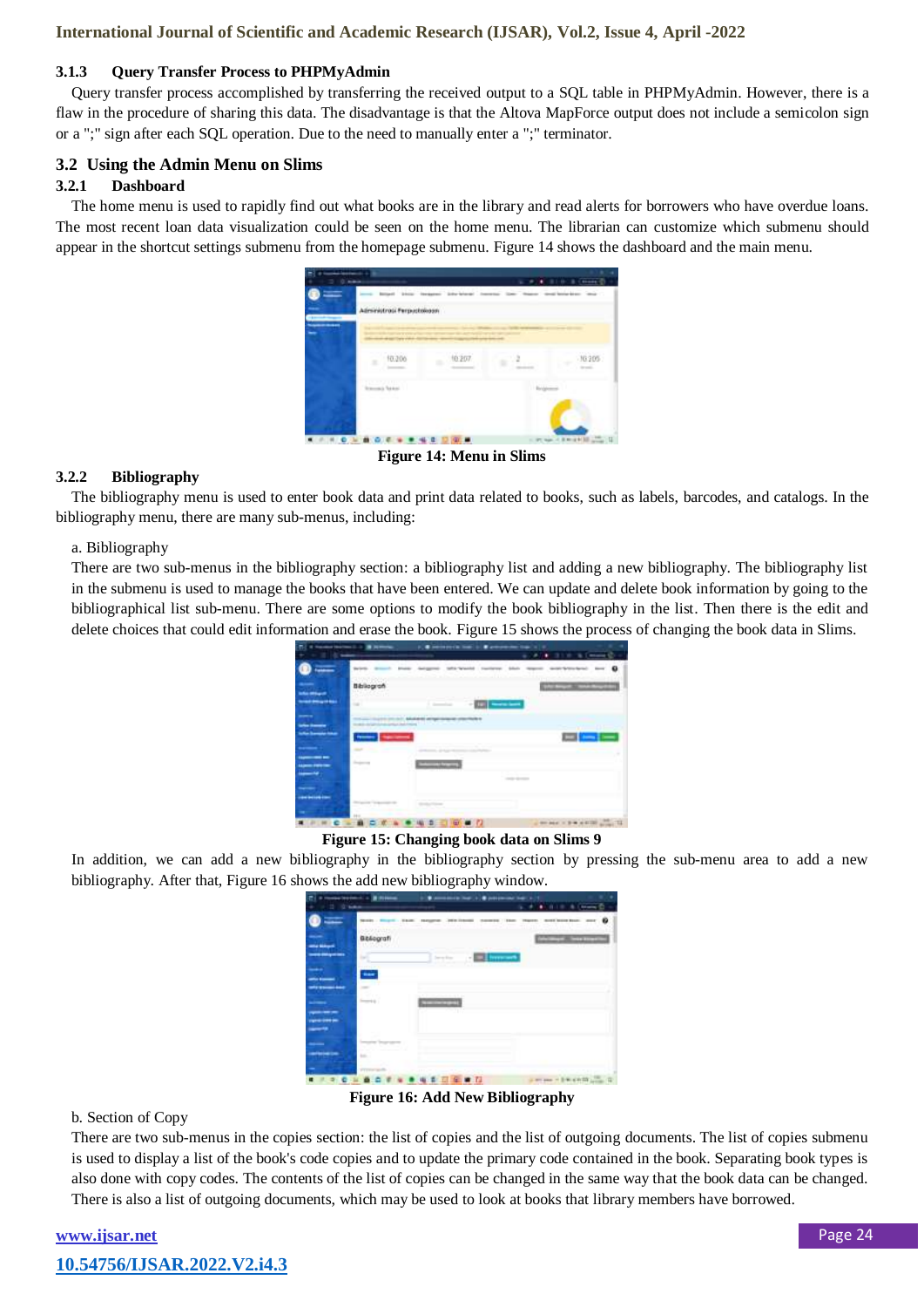#### c. Catalog Section Copy

There are three submenus in the copy catalog section: MARC SRU services, Z3950 SRU services, and P2P services. The MARC SRU service sub menu is used to transfer book data from the national library of Indonesia to the Electrical Engineering Slims library. To transfer book data from the Library of Congress SRU Voyager to the Electrical Engineering Slims library, use the Z3950 SRU service sub-menu. Meanwhile, the P2P service sub-menu transfers book data from the Electrical Engineering Slims library to the Slims external library. The following is an illustration of one of the services for relocating books. Figure 16 shows the copy catalog feature in the Slims information system.

| L - C - Lives                                               | <b>Passo &amp; 19 Secolul II</b>                                                                                                 |                                    |
|-------------------------------------------------------------|----------------------------------------------------------------------------------------------------------------------------------|------------------------------------|
| -<br><b>Information</b><br><b>Information Colors</b>        | mount after women<br><b>Sections Comments</b><br>Pencarian/Pengambilan MARC lewat URL (SRU)                                      | ment lease to an Inter &           |
| <b>Home of the</b>                                          | the Louis                                                                                                                        |                                    |
| <b>TORIC COM AN</b><br><b>HARACTER</b>                      | Scandally Frank too delivering to a 1981                                                                                         |                                    |
| <b>LOW BACHING</b>                                          | the Electric Council and Company and                                                                                             |                                    |
| -<br><b>TELEVISION</b><br><b>The behalfdayers</b>           | ti, p<br>.<br>E<br>Stangevestimide average until Amerie 2003 (e) gachter.<br>ally builderstate. Although & technological control |                                    |
| cand became from<br><b><i><u>Sur locald</u></i></b><br>---- | ×<br>3) Paget search and countries baget<br>town flame survivant tired inner.                                                    |                                    |
| ---                                                         | 2170 VA AND VIRGINIAL FIGHT AND REGULA                                                                                           | $-10 - 0 = 0.01$                   |
|                                                             | и                                                                                                                                | <b>WE SAN IN BY A WILE COLLECT</b> |

**Figure 16: Use of the copy catalog feature on Slims**

#### d. Tools

Several sub menus in the tools section may be used to do Biblio export and import, exemplar export and import, MARC export and import, and label and barcode creation. Slims's barcode print could be done by accessing the submenu label barcode color. After that, the book could be entered into the queue to be later printed in the collection. Figure 17 shows the example of a barcode that could be printed and pasted to the book.



**Figure 17: Example of label and barcode display on Slims**

#### **3.2.3 Circulation**

The circulation menu is used to look up information on members who borrow books from the library. All sub-menus in the circulation menu are starting transactions, flash returns, loan regulations, loan history, a list of delays, and reservations. The following is an example of using the circulation sub-menu.

1. Transaction Begin

| <b>DO Block</b>                                               |                                                                                                         |                                                                                                                                                                                                                                                                                                                                                                                                                                                                                                                                 |
|---------------------------------------------------------------|---------------------------------------------------------------------------------------------------------|---------------------------------------------------------------------------------------------------------------------------------------------------------------------------------------------------------------------------------------------------------------------------------------------------------------------------------------------------------------------------------------------------------------------------------------------------------------------------------------------------------------------------------|
| $\sim$                                                        | <b>CONTRACTOR</b><br><b>Continued</b><br>$-21$<br><b>BURNE</b> MAGAZI INCOM<br><b>SALES FOR</b>         | 10.1.10.1<br>the first construction in the first construc-<br>÷.<br>could broken down! Asian<br>painters has reach.                                                                                                                                                                                                                                                                                                                                                                                                             |
| <b>Scan Francisco</b>                                         | Sirikulosi                                                                                              |                                                                                                                                                                                                                                                                                                                                                                                                                                                                                                                                 |
| <b>Inspiration of the</b><br><b><i><u>Programment</u></i></b> | <b><i><u>SEATTLE CONTROL</u></i></b>                                                                    |                                                                                                                                                                                                                                                                                                                                                                                                                                                                                                                                 |
| ----<br>$\overline{\phantom{a}}$                              | <b><i>CONTRACTORY</i></b><br>Management and the state of<br><b>CONTRACTOR</b>                           | . At arranged<br><b>CONTRACTOR</b><br>-31                                                                                                                                                                                                                                                                                                                                                                                                                                                                                       |
| _                                                             | <b>School School</b><br><b>CONTRACTOR</b><br><b>Secure Advertiser</b>                                   | $\frac{1}{2} \left( \frac{1}{2} \right) \left( \frac{1}{2} \right) \left( \frac{1}{2} \right) \left( \frac{1}{2} \right) \left( \frac{1}{2} \right) \left( \frac{1}{2} \right) \left( \frac{1}{2} \right) \left( \frac{1}{2} \right) \left( \frac{1}{2} \right) \left( \frac{1}{2} \right) \left( \frac{1}{2} \right) \left( \frac{1}{2} \right) \left( \frac{1}{2} \right) \left( \frac{1}{2} \right) \left( \frac{1}{2} \right) \left( \frac{1}{2} \right) \left( \frac$<br><b>CONTRACTOR</b><br>---<br><b>Months Filippi</b> |
|                                                               | <b>MARK</b><br><b>BOOTHING TO SUPERFORM</b><br><b>Andeless Rd.</b><br><b>CONSULTANT AND AND ARRESTS</b> |                                                                                                                                                                                                                                                                                                                                                                                                                                                                                                                                 |
|                                                               | said dealer designation of 1.1.                                                                         |                                                                                                                                                                                                                                                                                                                                                                                                                                                                                                                                 |
|                                                               | 40461 SERGAN COLORADO LES                                                                               | Translat, Tre.prd.<br><b>INCHER</b>                                                                                                                                                                                                                                                                                                                                                                                                                                                                                             |
|                                                               | The expression of the Minister states into<br>--                                                        | Rock,<br>d is a frit with a most of<br><b>STARTING</b>                                                                                                                                                                                                                                                                                                                                                                                                                                                                          |
| - 6                                                           | ■ 但                                                                                                     | or art instrume. It is a started                                                                                                                                                                                                                                                                                                                                                                                                                                                                                                |

**Figure 18: Sub-menu starts transactions on Slims**

The start transaction submenu is shown in Figure 18. Start transaction sub-menu used to monitor member delays, make reservation approvals, and view member borrowing history. This sub-menu could be accessed by searching for the member's id. The librarian can check and validate the return or borrowing of books after locating the member ID.

2. Reservation Data Delay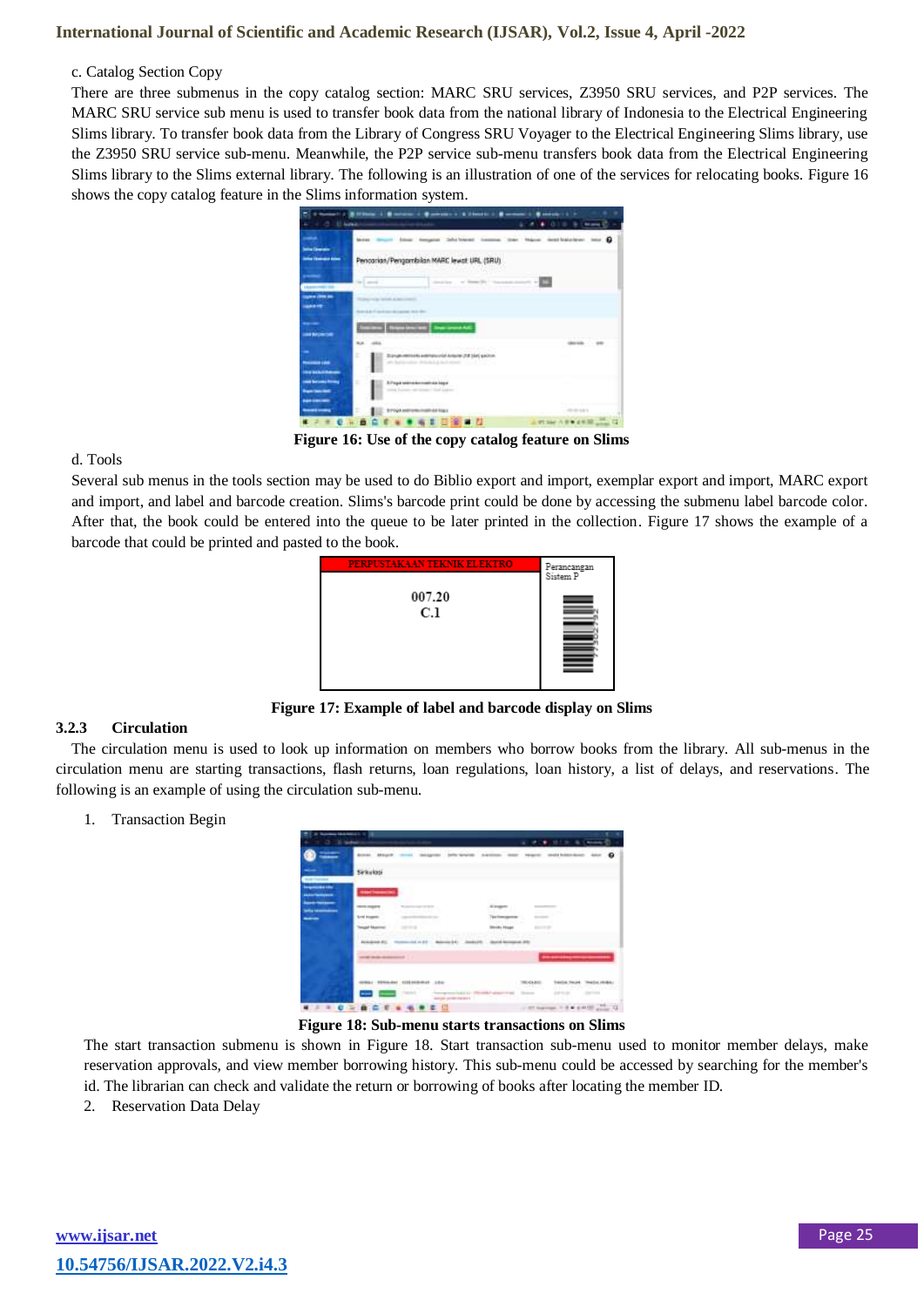| --  | <b>MAA18</b><br>And up<br><b>Scottist</b> | ۰                             |
|-----|-------------------------------------------|-------------------------------|
| --- | Pangambolice Kildt                        |                               |
|     | ▭<br>-11                                  |                               |
|     | $\sim$                                    |                               |
|     | ٠<br>                                     | w<br><b>CONTRACTOR</b><br>. . |
|     |                                           |                               |
|     |                                           |                               |

**Figure 19: Sub-menu flash return on Slims**

Figure 19 shows the sub menu for quick process. This sub-menu is used to return books quickly. The method of using this sub-menu is by doing a search for the code copy of the book. After the book copy code is found, the borrowed book will be returned automatically.

3. Rule of loan



**Figure 20: Sub-menu flash return on Slims**

A submenu of lending rules is shown in Figure 20. This submenu creates borrowing rules for the books you want to borrow. Fines and the due date for returning books borrowed by library members are among the rules.

4. Loan history

|              |   |                    |       |   | $\bullet$ |
|--------------|---|--------------------|-------|---|-----------|
| --           |   | Sejorah Peminjanan |       |   |           |
|              | ÷ |                    |       |   |           |
|              |   |                    |       |   |           |
| --<br>$\sim$ |   |                    |       |   |           |
|              |   |                    |       |   |           |
|              |   |                    |       |   |           |
|              |   |                    |       |   |           |
|              |   |                    | ۰<br> | ╌ |           |
|              |   |                    |       |   |           |
|              |   |                    |       |   |           |
|              |   |                    |       |   |           |

**Figure 21: Sub-menu of loan history on Slims**

The submenu of borrowing history is shown in Figure 21. This submenu is used to view all library members borrowing records. In addition, there is a member id search feature in this sub-menu that allows librarians to search for borrowing histories from members more easily.

#### 5. Late List

Members who have borrowed but have over their loan limit can be found in the delay list sub-menu. You can also view the total fines received by members in this sub-menu.

#### 6. Reservations

The reservation submenu is used to see who has ordered books online from the library. Reservation can make the librarian's job of compiling a list of borrowers much easier.

#### **3.2.4 Membership**

The membership menu is used to view data from library members, add members, and print membership cards. The membership menu is divided into two parts: the membership section and the equipment section.

#### 1. Membership Section

View the list of members, add members, and type of membership are the three submenus in the membership section. This section focuses on the library's existing member data. The list of members and the ability to add members can be found in the submenu, as shown below.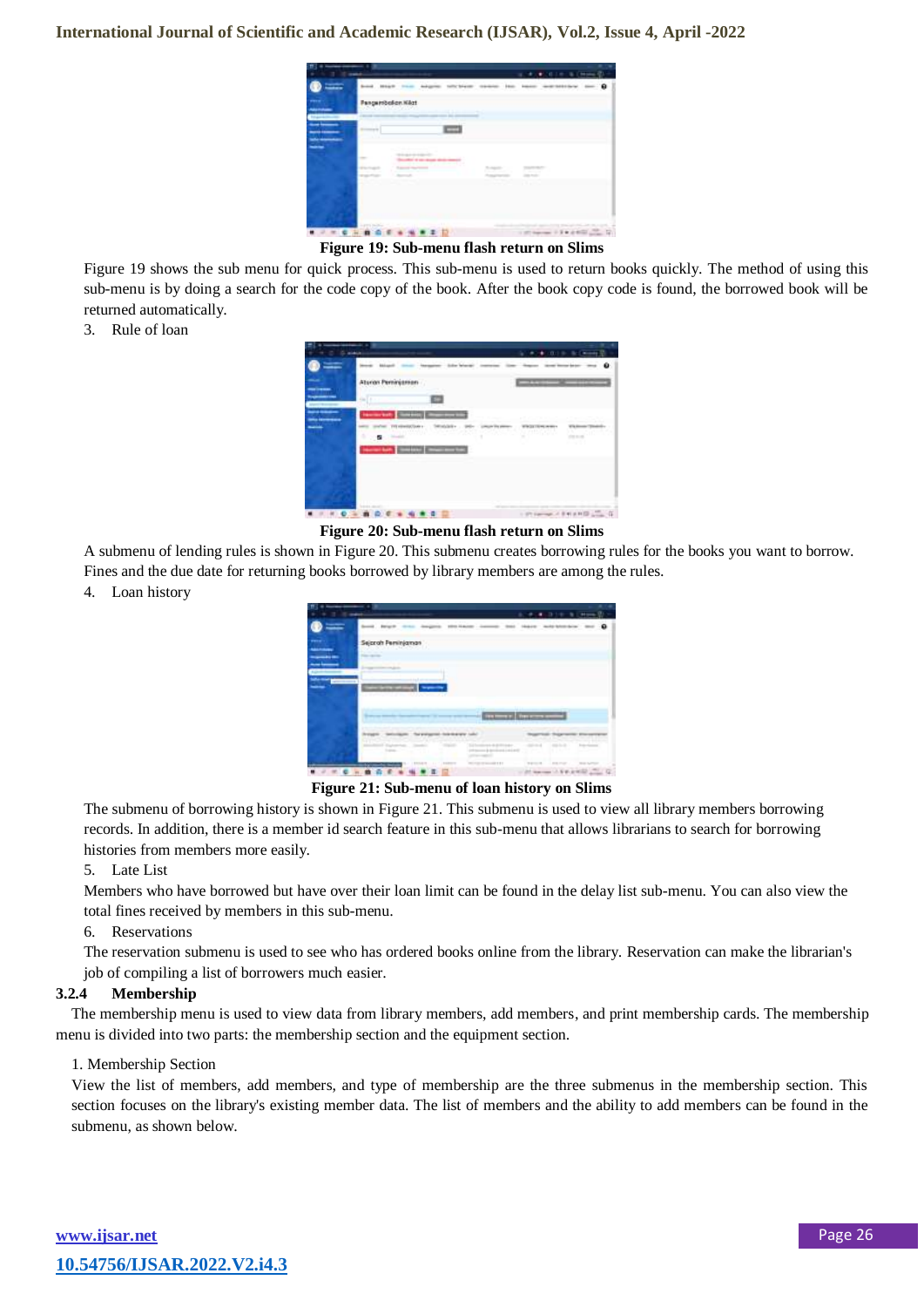| Line Defeat to paint                          | Keoreggohderi |                                                                                                                                                                                                                                                                                                                                                                                                                             |     | <b>Colorado e al Carlo de Marca de Alega en la colora</b> |  |
|-----------------------------------------------|---------------|-----------------------------------------------------------------------------------------------------------------------------------------------------------------------------------------------------------------------------------------------------------------------------------------------------------------------------------------------------------------------------------------------------------------------------|-----|-----------------------------------------------------------|--|
| <b>START START</b><br><b>The Montgomerica</b> | w             |                                                                                                                                                                                                                                                                                                                                                                                                                             |     |                                                           |  |
|                                               | two box from  |                                                                                                                                                                                                                                                                                                                                                                                                                             |     | <b>CONTRACTOR</b>                                         |  |
|                                               |               |                                                                                                                                                                                                                                                                                                                                                                                                                             | $-$ | <b>Andrew A</b>                                           |  |
| ---<br><b>AND STARTS</b>                      | ٠             | <b>A 6/8 000</b><br><b>Quickletown</b>                                                                                                                                                                                                                                                                                                                                                                                      |     |                                                           |  |
|                                               |               | --<br>$8 - 11$                                                                                                                                                                                                                                                                                                                                                                                                              |     |                                                           |  |
|                                               |               | $\frac{1}{1 + \sqrt{1 + \frac{1}{1 + \frac{1}{1 + \frac{1}{1 + \frac{1}{1 + \frac{1}{1 + \frac{1}{1 + \frac{1}{1 + \frac{1}{1 + \frac{1}{1 + \frac{1}{1 + \frac{1}{1 + \frac{1}{1 + \frac{1}{1 + \frac{1}{1 + \frac{1}{1 + \frac{1}{1 + \frac{1}{1 + \frac{1}{1 + \frac{1}{1 + \frac{1}{1 + \frac{1}{1 + \frac{1}{1 + \frac{1}{1 + \frac{1}{1 + \frac{1}{1 + \frac{1}{1 + \frac{1}{1 + \frac{1}{1 + \frac{1}{1 + \frac{1}{$ |     |                                                           |  |
|                                               | ٠             |                                                                                                                                                                                                                                                                                                                                                                                                                             |     |                                                           |  |

**Figure 22: Sub-menu see the list of members and add members to the Slims**

Figure 22 shows the submenu to see the list of members and make changes to the data previously input. Then there is the add member sub-menu, which adds new members by filling in the member data obtained into the add member sub-menu.

2. Equipment Section

There are three submenus in the equipment section: printing member cards, exporting member data and importing member data. This section focuses on printing, compilation, and data input in a more efficient manner. Member printing can be done in one of two ways in the submenu: first, by selecting members who want to print membership cards. After that, add people to the queue. The membership card is then published as the final step. The membership card for the Electrical Engineering Slims is shown below. Figure 23 shows the example of membership cards in Slims.



**Figure 23: Example of Membership Card in Slims**

In addition, there are export and import sub-menus of member data in the equipment section. This sub-menu is used to enter member data or quickly print a member list in the form of a . CSV file.

#### **3.2.5 Controlled List**

The controlled list menu is employed to offer codes for books in the library. Controlled lists can make it easier for librarians to organize books and for members to find the text of their needs. There are two sections to the controlled list menu: the controlled list and the reference list. Figure 24 shows the example of the controlled list section, and Figure 25 shows the reference list section.

| <b>Personal God Genetic View 198</b>            |              |     |                                                            |                                                                                              |                                     |                                 |
|-------------------------------------------------|--------------|-----|------------------------------------------------------------|----------------------------------------------------------------------------------------------|-------------------------------------|---------------------------------|
| O D MANA                                        |              |     | manyic committee for                                       |                                                                                              |                                     | $0.581 + 0.1010$ (mem $1 -$     |
| <b>Concession</b>                               |              |     |                                                            | Belows School Global Integration transformate instituted Deep Angeles: Institute better than |                                     | $\Omega$                        |
| and had discovered.<br><b>Live</b>              |              |     | Format Fisik Dokumen                                       |                                                                                              |                                     | <b>CONTRACTOR</b>               |
| <b>Tion is:</b><br><b>Tips Health</b>           | 444.11       |     |                                                            |                                                                                              |                                     |                                 |
| <b>Tips Furnitings</b><br>$\blacktriangleright$ |              |     | <b>Tops from Septim Chemic Series Company Series Foods</b> |                                                                                              |                                     | 1 3 Mary 24 av                  |
| ÷                                               | <b>HAFLE</b> |     | SAITHI 400E.040+<br>one and the                            | NAME RAD +                                                                                   | PROGRAMA TENANIA -<br>그리고 회사의 소리 방문 |                                 |
| <b>Temperment</b><br><b>Hotel</b>               | Ħ            |     | $\sim$                                                     | an <i>katu</i> patén<br>(811) Started                                                        | $-0.07 - 0.06 - 0.06$               |                                 |
| <b>Lease</b>                                    | $\Box$       | . . |                                                            | Contingent for Name of                                                                       | <b>High Art At</b>                  |                                 |
| -----                                           | в            |     | <b>17 mm</b>                                               | <b>CELEDAR</b>                                                                               | <b>JAPAN</b>                        |                                 |
| يسبب                                            | $\Box$       | ٠   | $\sim$                                                     | <b>STATE</b>                                                                                 | $-0.414$                            |                                 |
| <b>PATRIC LEASE COMPANY</b><br>Trys beams       | п            | ٠   | お湯                                                         | Computer Hits                                                                                | $-0.01 - 0.01 - 0.01$               |                                 |
| <b>Baltimore Production</b>                     | ы            | в   | ba.                                                        | CONTRACTOR                                                                                   | 22723                               |                                 |
| Later                                           | o            | n   | 1.300                                                      | Frank work from                                                                              | $-284-84-8$                         |                                 |
| $\blacksquare$                                  | п            |     |                                                            | Θ                                                                                            |                                     | - 24C Ram = 0 W H H H H H H H H |

**Figure 24: Example of controlled list section display on Slims**

| --  |                                                                            | ۰                                                     |
|-----|----------------------------------------------------------------------------|-------------------------------------------------------|
|     | <b>Tipe Koleksi</b>                                                        | <b>Contract Contract</b><br><b>Contract Card Corp</b> |
|     | <b>Sec</b><br><b>GM</b>                                                    | $\overline{\phantom{a}}$                              |
|     | <b>The Country Country</b><br>THE HOUSE + 1<br><b>SLANT BASE</b><br>$\sim$ | <b>THE REAL PROPE</b><br><b>RRANGE DRAUGHT</b>        |
| ◆   | н<br>ы<br>-                                                                | <b>Address</b>                                        |
| سند | π<br>o                                                                     | <b>District Co.</b>                                   |
|     | в<br>£3                                                                    | <b>POINT</b>                                          |
|     | ٠<br>42<br><b>Service</b>                                                  | <b>DOM: NO</b>                                        |
|     | m<br>a<br>÷                                                                | $-100 - 100$                                          |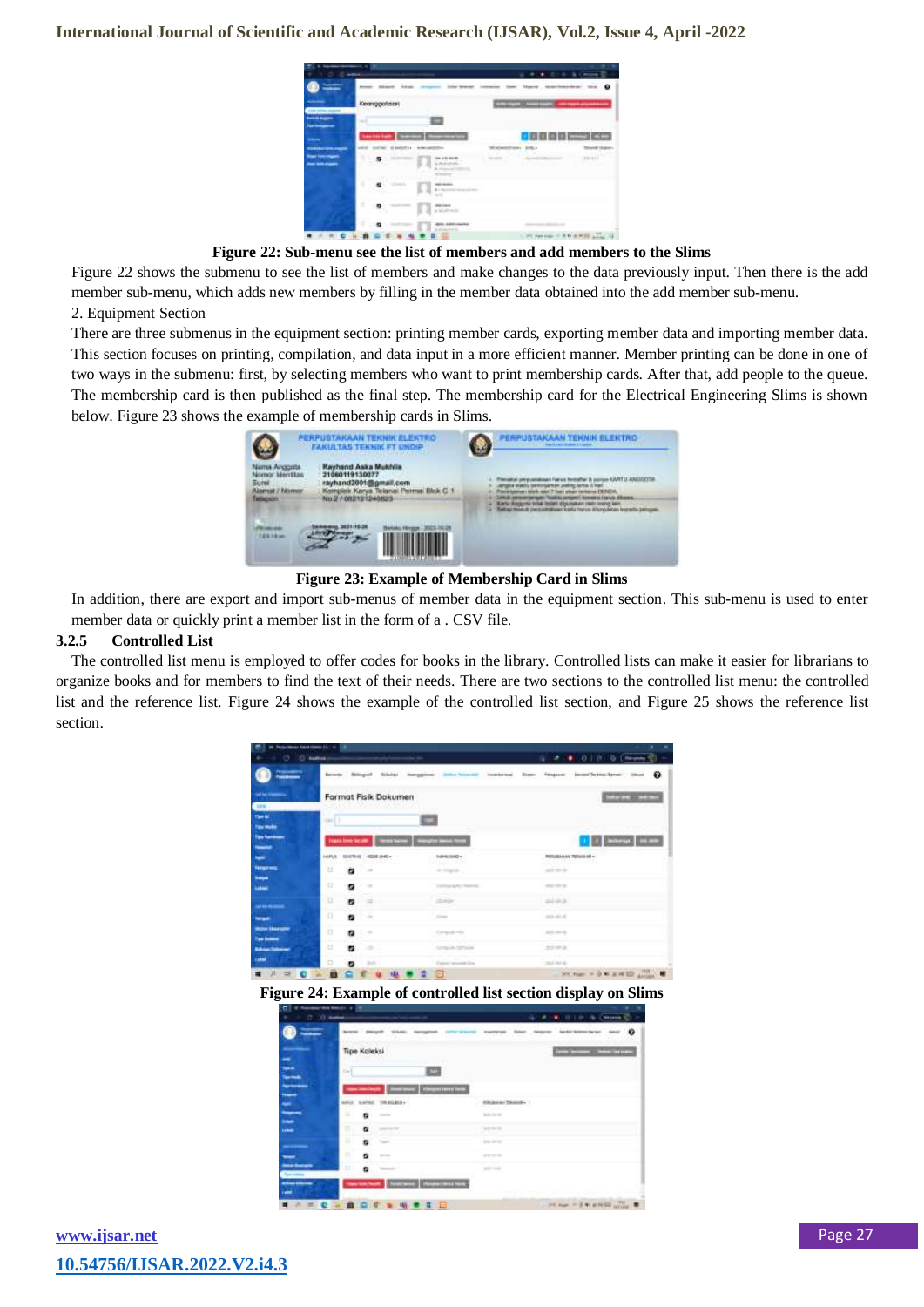#### **Figure 25: Sample display of the reference list section on Slims**

#### **3.2.6 Inventory**

The inventory menu is used to recap the loan data in HTML form. There are two sub-menus in this menu: inventory recording and initialization. Figure 26 shows the inventory searching sub-menu, and Figure 27 shows the inventory process sub-menu.



**Figure 26: Inventory search sub-menu on Electrical Engineering Slims**

|                 | Reness - Altimore             |    | <b><i>Eather Tackschool</i></b> | model becam kerger : resum :<br>Martin | $\omega$<br>÷ |
|-----------------|-------------------------------|----|---------------------------------|----------------------------------------|---------------|
| <b>Barbaran</b> | Memuloi Proses Inventorisasi  |    |                                 |                                        |               |
|                 | <b>Butter Internet family</b> | m, |                                 |                                        |               |
|                 | or and                        |    |                                 |                                        |               |
|                 | $\sim$<br>Tokicket            |    |                                 |                                        |               |
|                 | Lykest 1                      |    |                                 |                                        |               |
|                 | Lokas Text                    |    |                                 |                                        |               |
|                 | <b><i><u>ESPERA</u></i></b>   |    |                                 |                                        |               |
|                 |                               |    |                                 |                                        |               |
|                 |                               |    |                                 |                                        |               |

**Figure 27: Inventory process sub-menu on Electrical Engineering Slims**

#### **3.2.7 System**

Electrical Engineering Library Information System based on Slims appearance and information can be customized using the system menu. System settings, system environment, UCS settings, themes, plugins, additional fields, content, Biblio index, modules, user groups, librarians & system users, shortcut settings, holiday settings, barcode generator, notes system, and a copy of the database are all found under the system menu. Figure 28 shows the example of a sub-menu display on the system menu.

|                                                         | <b>Constitution</b> of the co-              |                                 |                    |
|---------------------------------------------------------|---------------------------------------------|---------------------------------|--------------------|
| (1, 0)                                                  |                                             |                                 |                    |
|                                                         | Pengoturan Satem                            |                                 |                    |
|                                                         | Secretary in a defection can brain optical. |                                 |                    |
| <b>ESCRIPT</b>                                          | <b>Make Fargeton</b>                        |                                 |                    |
| <b>Processing</b>                                       | 48.8 5.05<br>w.                             | <b>HISTANIA</b>                 |                    |
| Ξ                                                       | ņ.                                          | <b>Time</b><br>and March Golden |                    |
|                                                         | w<br><b><i><u>Spring Templeton</u></i></b>  |                                 |                    |
| m                                                       | <b>SERVICE</b>                              |                                 |                    |
|                                                         |                                             | --                              |                    |
| <b><i><u>Schmidt &amp; Returns</u></i></b>              |                                             |                                 |                    |
| <b>Thing the St. Thomas of</b><br><b>SHARF FOR LINE</b> |                                             | $\overline{a}$                  |                    |
| <b>Noman Barnet</b>                                     | ----                                        |                                 |                    |
| <b><i><u>The Company's Company</u></i></b>              |                                             |                                 |                    |
|                                                         | Jacobert Lechting game                      |                                 |                    |
|                                                         |                                             |                                 | $=91.0$ m $=9.0$ M |

**Figure 28: An example of a sub-menu display on the system menu**

#### **3.2.8 Report**

Print daily, monthly, and yearly reports and the whole Electrical Engineering Slims data using the reporting menu. Information can be printed in either graphic or tabular format. There are two sections in the reporting menu: the report sheet and other reports. The report sheet has three sub-menus: collection statistics, loan reports, and member reports. There are many sections in reporting, such as recapitulation, list of titles, list of exemplar titles, statistics on collection usage, lending based on classification, list of members, list of borrowing members, and loan history as the general report. There is also a due warning report, list of delays, staff activities, visitor statistics, visitor statistics per day, visitor list, fine report, fine member list, gain information, and download counter. Figure 29 is an example of a resources list.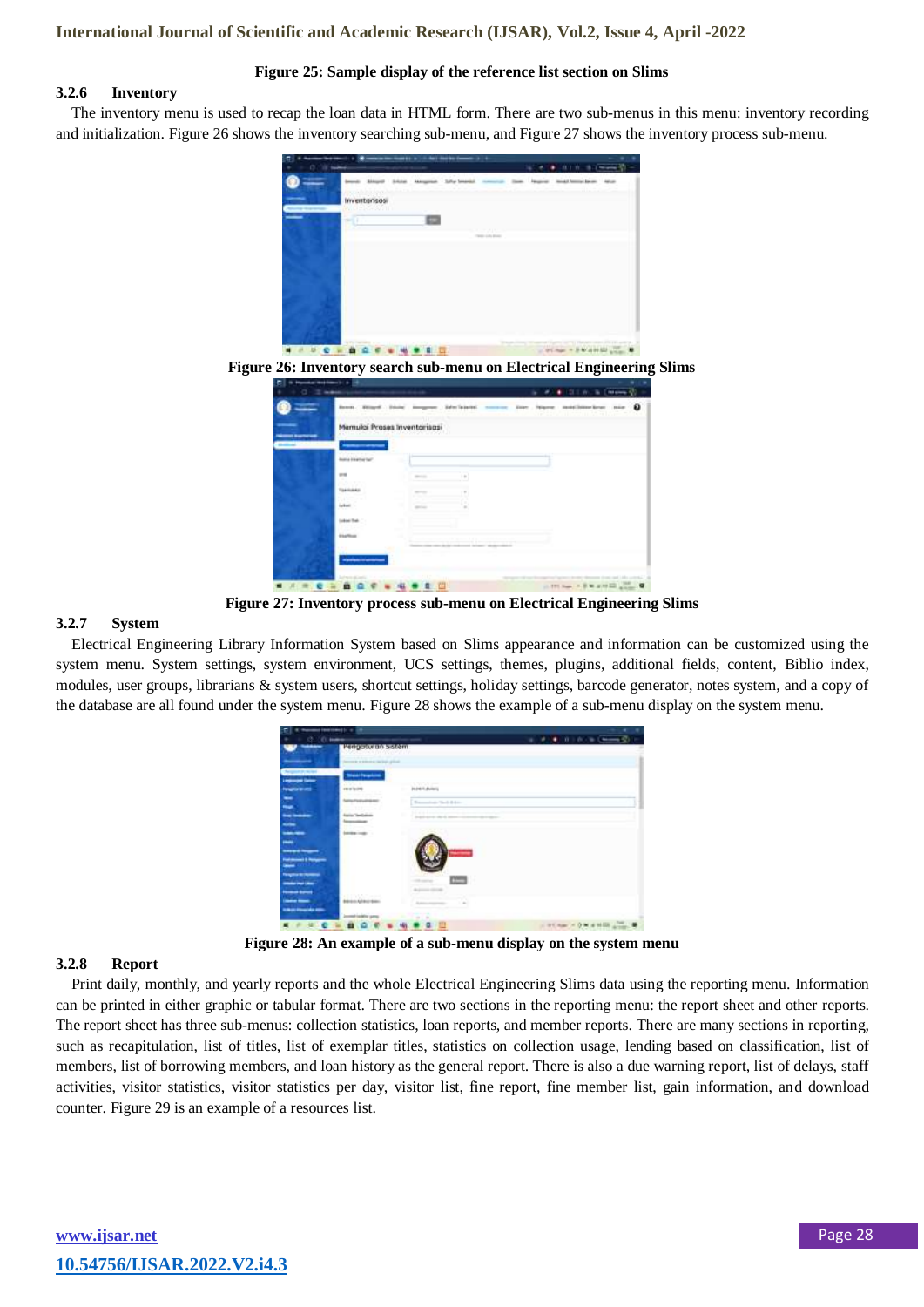| Regissor: Sureki & Yuleksi            |                                                                                                         |
|---------------------------------------|---------------------------------------------------------------------------------------------------------|
| holid Kesaturukan                     | 1920k derivasik jokal yang belum memiliki itata sesengi                                                 |
| July Keseluruhan dengan eksenyaar     | 10708 (French Julial yang memiliki eksemptor).                                                          |
| Editorizated at Chatte Automity/UNLen | 11114                                                                                                   |
| Desemptor Diplogam Keessusukum:       | ū                                                                                                       |
| Stiamptor Excelanutur: Dalam Robitol  | 10718                                                                                                   |
| Total Auto Menural Media/GMD          | Elset (4962), Art Grigine (295), Text (8).                                                              |
| Total Downgria/ Menorch Jon's Asiaka' | Textbook (7258), Skigst (2553), Teper (400), Junui (9),                                                 |
| 12 July) Total 12                     | 1. Perencessinant Debaka B.B.<br>2 300 SANGKANN SLECTRONIKI, KANGKANN SLEETRONKA PANKTIE LINTUK MISBYST |

### **Figure 29: One example of a sub-menu report on Slims 3.3 Slims Main Menu Adjustment and Old Library Information System**

This stage involves adapting Slims 9 Bulian's features to the old Electrical Engineering library information system. Slims 9 Bulian has a variety of appearances and uses, which might make it easier for library patrons to find a book. The PHP programming language is used to make changes to the website. The following are the changes made to Slims and the old information system.

#### **3.3.1 Advanced Search**

Advanced search is utilized on the Slims main menu to look for books. Advance search optimized for the old library, including title, ISBN/ISSN, year of publication, publisher, author, subject, and collection type. Adjusting Advanced Search involves numerous steps, which are outlined below.

a. Add code to the advsearch.php file as shown below.



**Figure 30: Code to add an advanced search feature to Slims**

The code in Figure 30 is used to display the search for the year of book-entry in the advanced search. The label class is inserted with the label 'Year of Book Entry' in the code above, and the data is collected from the publish year query in the Biblio table.

b. Added the following code to the default.inc class file.

| if (Skeywords && !preg_match('@[a-z0-9_.]+=[^=]+\s+@i', \$keywords.'')) {                                          |
|--------------------------------------------------------------------------------------------------------------------|
| Scriteria = "title=".\$keywords." OR author=".\$keywords." OR subject=".\$keywords. "OR sublish year=".\$keywords; |
| \$biblio list->setSQLcriteria(\$criteria);                                                                         |

#### **Figure 31: Add code 'OR publish\_year' .\$keywords in criteria**

The code in Figure 31 is used for the query filtering process in the advanced search. In the code above, it can be seen that the "criteria" function is used to filter the data as desired. The above program filters data on 'title', 'author', 'subject', and 'publish\_year'.



#### **Figure 32: Added "isset" function to advanced search**

The code in Figure 32 is used to check whether a variable exists or not in a table. The function will return false if the test variable contains a NULL value.

> if (Spublish year) { \$criteria .= ' publish year=" Spublish year

#### **Figure 33: Added if statement in custom search**

The code in Figure 33 is used to modify the search criteria in the advanced search. If the search is focused on the 'publish\_year' search, the data search will be filtered on the 'publish\_year'.

if (Spublish year) { Ssearch result info .= ('Tahun Masuk Buku').' : <strong><cite>'.Spublish year. '</cite></strong>, '; }

#### **Figure 34: Code to display the search results for the year entered in the book**

The code in Figure 34 is used to display the results of an advanced search. If the search is centered on 'publish\_year', the year of entry for the book being searched will be displayed.

| www.ijsar.net               |  |
|-----------------------------|--|
| 10.54756/IJSAR.2022.V2.i4.3 |  |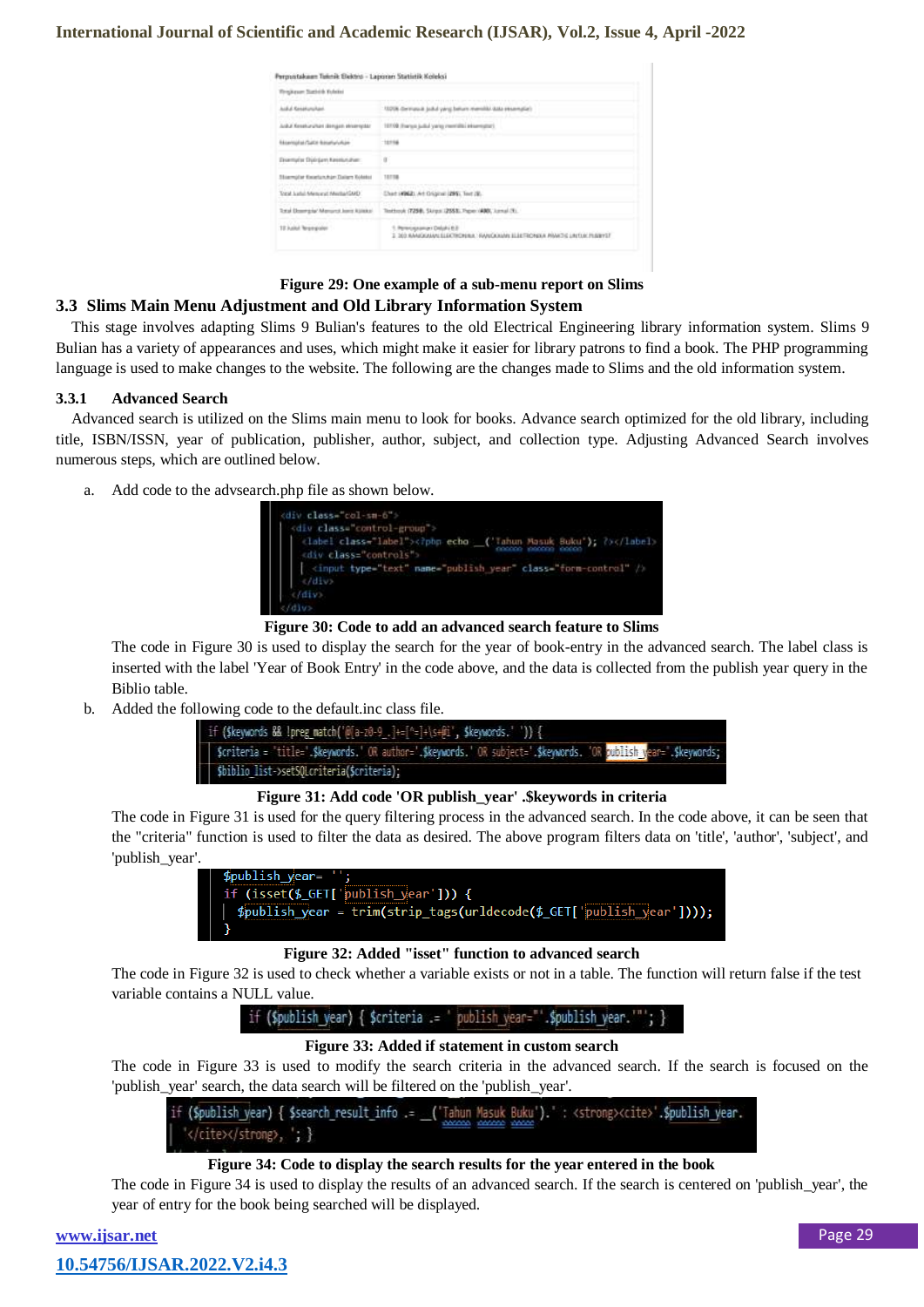#### **3.3.2 Information Detail**

A display on Slims that provides information on the books in the library is called detailed information. The title of the series, calling number, publisher, physical description, language, ISBN/ISSN, classification, content type, medium type, subject edition carrier type, specific detailed info, and declaration of duty are currently included in the detailed information. Figure 35 is the additional code to the file 'detail\_template.php' file to provide further information.



**Figure 35: Code to add detailed information**

#### **3.3.3 Biblio\_custom**

Biblio custom is a program that allows you to add data to a book. Origin, Location, Inventory, Abstract, Class number, Copy, Semester, Keywords, Subject, City publisher, NIM1, NIM2, Email, Tutoring1, Tutoring2, and Status were all added to Biblio custom to match data with the former library. In the file 'custom field.inc.php,' information data was added using PHP. Here's an example of a code that may be used to add data to a book. Figure 36 shows the code to add book information detail in Slims.

| dotteld' => 'ssal', // name of field in 'biblio custom' table in database, make sure you already define it! |
|-------------------------------------------------------------------------------------------------------------|
| "label" >> ("Asal"), // label of field in form                                                              |
| type => "text", // type of field                                                                            |
| default >> ", // default volue of field.                                                                    |
| "max" => "50", // maximum character to enter in "text" field type                                           |
| 'data' => false, // an array of data for 'dropdown', 'checklist' or 'choice'                                |
| indexed" +> true, // NOT APPLECABLE YET, FOR FUTURE RELEASE USE                                             |
| "width" => 50), // width of field in form for 'text' field type, maximum is 190                             |

**Figure 36: Code to add book information data to the Slims library**

#### **3.3.4 Member\_custom**

Member custom is a library application that adds member information data. Additional data is added to member customs, including parent's names, phone numbers, addresses, status, appearance, notes, and guardian lecturers. There is a modification in 'member\_custom\_field.inc.php' file. Figure 37 shows the transformation done in that file.

| customfield2 +> array(                                                                                    |
|-----------------------------------------------------------------------------------------------------------|
| ddbfield -> 'orgtua', // name of field in 'member_custom' table in database, muke sure you already define |
| 'intel' -> ('Namma Orang Tua'), // label of field in form                                                 |
| "type' => 'text', // type of field                                                                        |
| "default" as " . // default value of field                                                                |
| 'max' =3 '58', ?/ maximum character to enter in 'test' field type                                         |
| "dota" => faine, // an array of data for "dropdown", "checklist" or "choica"                              |
| indexed" => true, // NOT APPLICABLE YET, FOR FUTURE RELEASE USE                                           |
| "width" => 50), // width of field in form for 'text' field type, maximum is 100                           |

**Figure 37: Code to add member information data to the Slims library**

#### **3.3.5 Book Label and Barcode Adjustment**

Books are marked with labels and barcodes to help distinguish them in the library. Slims now has label and barcode printing capabilities. Slims labels and barcodes, on the other hand, do not match the Electrical Engineering library labels and barcodes. There is a need for the customization of Slims labels and barcodes. Labels and barcodes can be adjusted by importing files from the prior Slims documentation.

# **3.4 Advantages and Disadvantages of Slims with Old Library Information System**

Slims have many benefits because of the usage of a framework that has been standardized for the library. According to this research, Slims has the following advantages over the old information system.

a. Slims 9's appearance is more modern than the prior library information system because the framework has an updated version and maintenance. The Slims feature will make it easier for the librarian to understand the information system functionality.

- b. Slims library members can more quickly order or check the availability of books.
- c. Slims's specific searches are becoming increasingly detailed.
- d. Bookkeeping and data collection are more straightforward.

In addition to the benefits of Slims, there are certain drawbacks to using Slims over the old information system, as listed below.

a. Slims are more difficult to adapt when it comes to changing the display or personalizing features because they are developed by the national library, making it challenging to identify where the code that needs to modify takes place and impacts another source code.

b. Programmers rarely use slims. This situation could explain why there is no documentation about Slims.